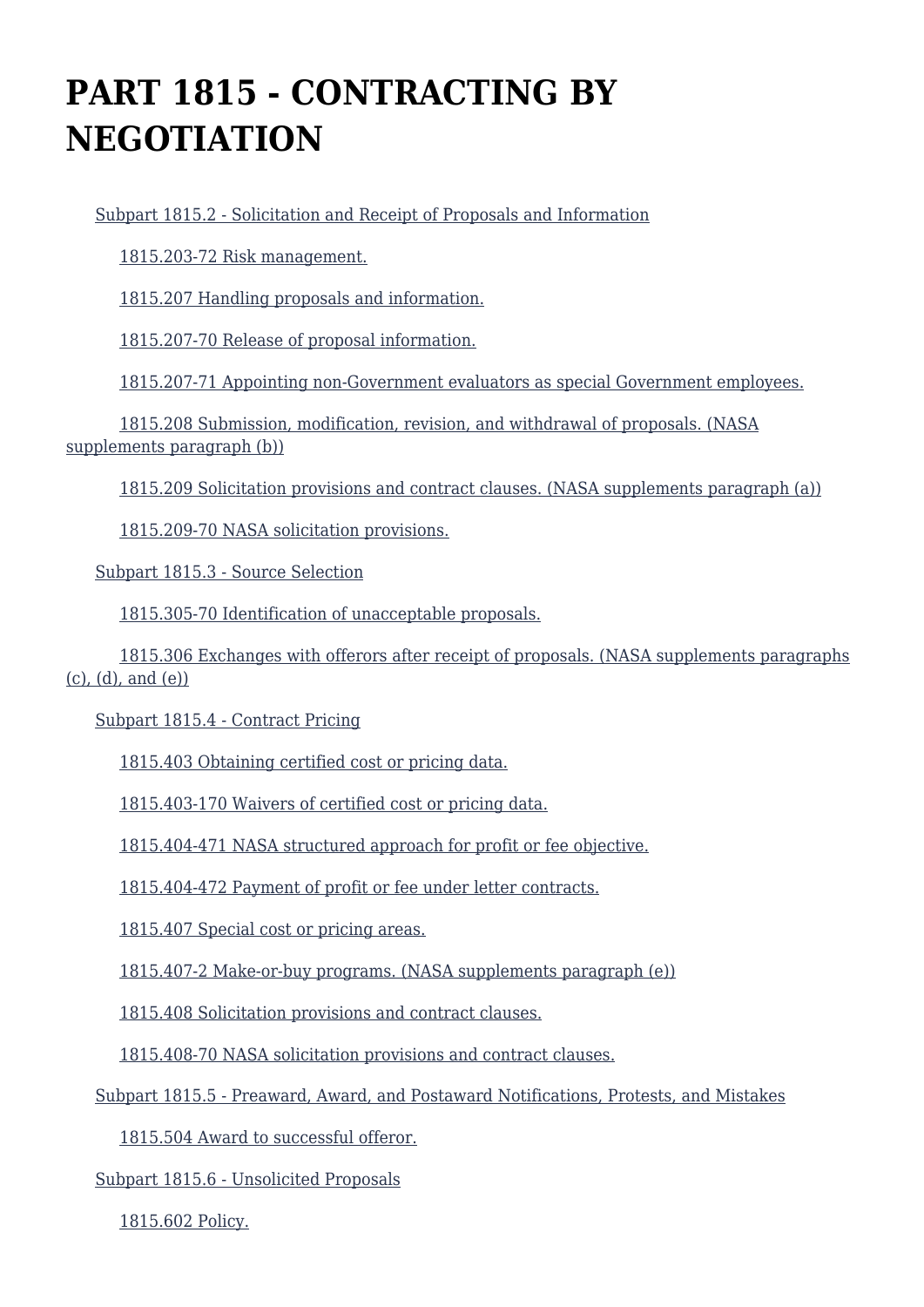[1815.604 Agency points of contact. \(NASA supplements paragraph \(a\)\)](https://login.acquisition.gov/%5Brp:link:nfs-part-1815%5D#Section_1815_604_T48_6041814512)

[1815.606 Agency procedures. \(NASA supplements paragraphs \(a\) and \(b\)\)](https://login.acquisition.gov/%5Brp:link:nfs-part-1815%5D#Section_1815_606_T48_6041814513)

[1815.606-70 Relationship of unsolicited proposals to NRAs.](https://login.acquisition.gov/%5Brp:link:nfs-part-1815%5D#Section_1815_606_70_T48_6041814514)

[1815.609 Limited use of data.](https://login.acquisition.gov/%5Brp:link:nfs-part-1815%5D#Section_1815_609_T48_6041814515)

[1815.609-70 Limited use of proposals.](https://login.acquisition.gov/%5Brp:link:nfs-part-1815%5D#Section_1815_609_70_T48_6041814516)

[1815.670 Foreign proposals.](https://login.acquisition.gov/%5Brp:link:nfs-part-1815%5D#Section_1815_670_T48_6041814517)

[Subpart 1815.70 - Ombudsman](https://login.acquisition.gov/%5Brp:link:nfs-part-1815%5D#Subpart_1815_70_T48_60418146)

[1815.7001 NASA Ombudsman Program.](https://login.acquisition.gov/%5Brp:link:nfs-part-1815%5D#Section_1815_7001_T48_6041814611)

[1815.7003 Contract clause.](https://login.acquisition.gov/%5Brp:link:nfs-part-1815%5D#Section_1815_7003_T48_6041814612)

# **Subpart 1815.2 - Solicitation and Receipt of Proposals and Information**

#### **1815.203-72 Risk management.**

In all RFPs for supplies or services for which a technical proposal is required, proposal instructions shall require offerors to identify and discuss risk factors and issues throughout the proposal where they are relevant, and describe their approach to managing these risks.

### **1815.207 Handling proposals and information.**

### **1815.207-70 Release of proposal information.**

(a) NASA personnel participating in any way in the evaluation may not reveal any information concerning the evaluation to anyone not also participating, and then only to the extent that the information is required in connection with the evaluation. When non-NASA personnel participate, they shall be instructed to observe these restrictions.

(b)

(1) Except as provided in paragraph (b)(2) of this section, the procurement officer is the approval authority to disclose proposal information outside the Government. If outside evaluators are involved, this authorization may be granted only after compliance with FAR 37.2 and 1837.204, except that the determination of unavailability of Government personnel required by FAR 37.2 is not required for disclosure of proposal information to JPL employees.

(2) Proposal information in the following classes of proposals may be disclosed with the prior written approval of a NASA official one level above the NASA program official responsible for the overall conduct of the evaluation. If outside evaluators are involved, the determination of unavailability of Government personnel required by FAR 37.2 is not required for disclosure in these instances.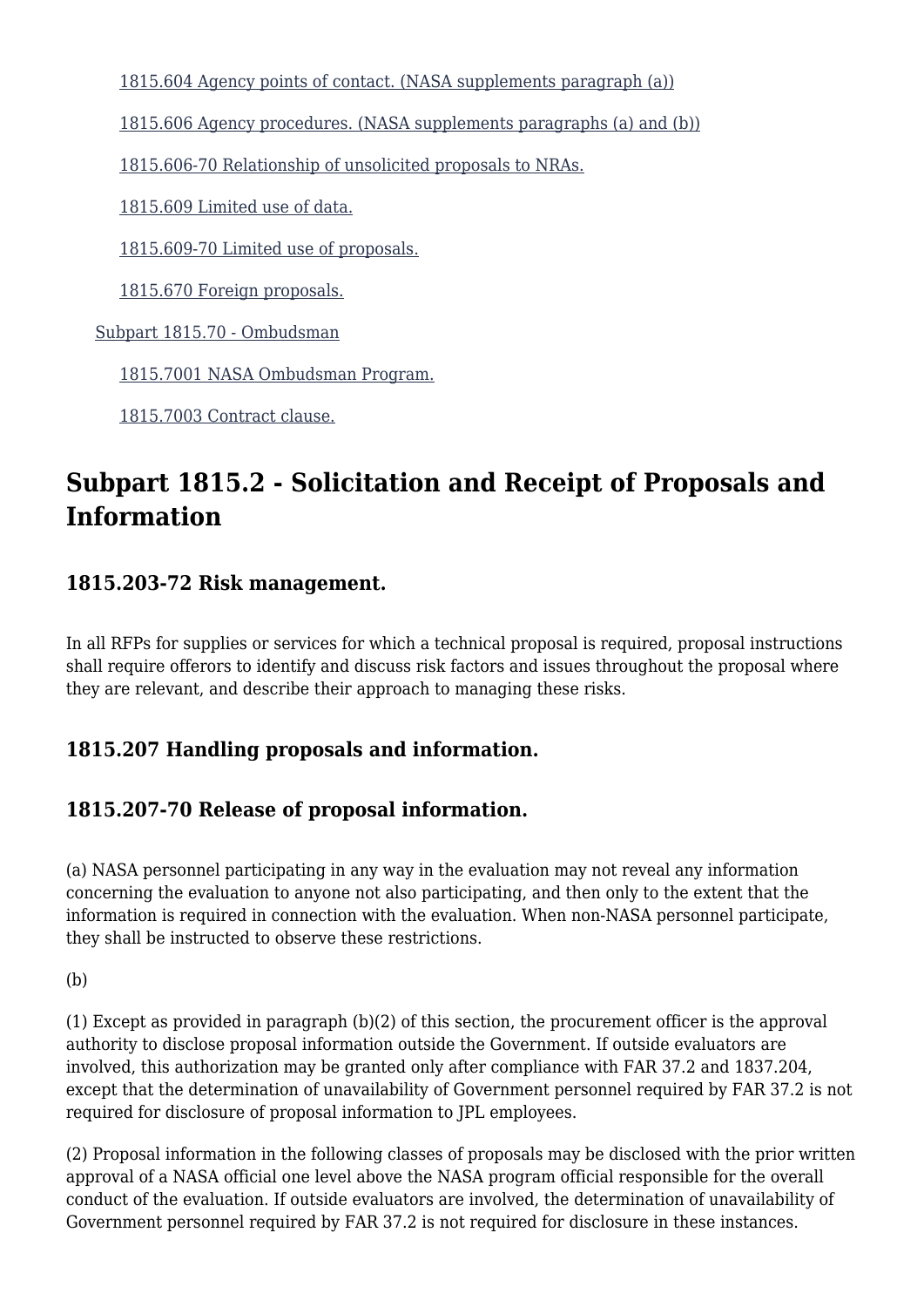(i) Proposals submitted in response to broad agency announcements such as Announcements of Opportunity and NASA Research Announcements;

(ii) Unsolicited proposals; and

(iii) SBIR and STTR proposals.

(3) If JPL personnel, in evaluating proposal information released to them by NASA, require assistance from non-JPL, non-Government evaluators, JPL must obtain written approval to release the information in accordance with paragraphs  $(b)(1)$  and  $(b)(2)$  of this section.

#### **1815.207-71 Appointing non-Government evaluators as special Government employees.**

(a) Except as provided in paragraph (c) of this section, non-Government evaluators, except employees of JPL, shall be appointed as special Government employees.

(b) Appointment as a special Government employee is a separate action from the approval required by paragraph [1815.207-70](https://login.acquisition.gov/%5Brp:link:nfs-part-1815%5D#Section_1815_207_70_T48_6041814113)(b) and may be processed concurrently. Appointment as a special Government employee shall be made by:

(1) The NASA Headquarters personnel office when the release of proposal information is to be made by a NASA Headquarters office; or

(2) The installation personnel office when the release of proposal information is to be made by the installation.

(c) Non-Government evaluators need not be appointed as special Government employees when they evaluate:

(1) Proposals submitted in response to broad agency announcements such as Announcements of Opportunity and NASA Research Announcements;

(2) Unsolicited proposals; and

(3) SBIR and STTR proposals.

### **1815.208 Submission, modification, revision, and withdrawal of proposals. (NASA supplements paragraph (b))**

(b) The FAR late proposal criteria do not apply to Announcements of Opportunity, NASA Research Announcements, and Small Business Innovative Research (SBIR) Phase I and Phase II solicitations, and Small Business Technology Transfer (STTR) solicitations. For these solicitations, proposals or proposal modifications received from qualified firms after the latest date specified for receipt may be considered if a significant reduction in cost to the Government is probable or if there are significant technical advantages, as compared with proposals previously received. In such cases, the project office shall investigate the circumstances surrounding the late submission, evaluate its content, and submit written recommendations and findings to the selection official or a designee as to whether there is an advantage to the Government in considering it. The selection official or a designee shall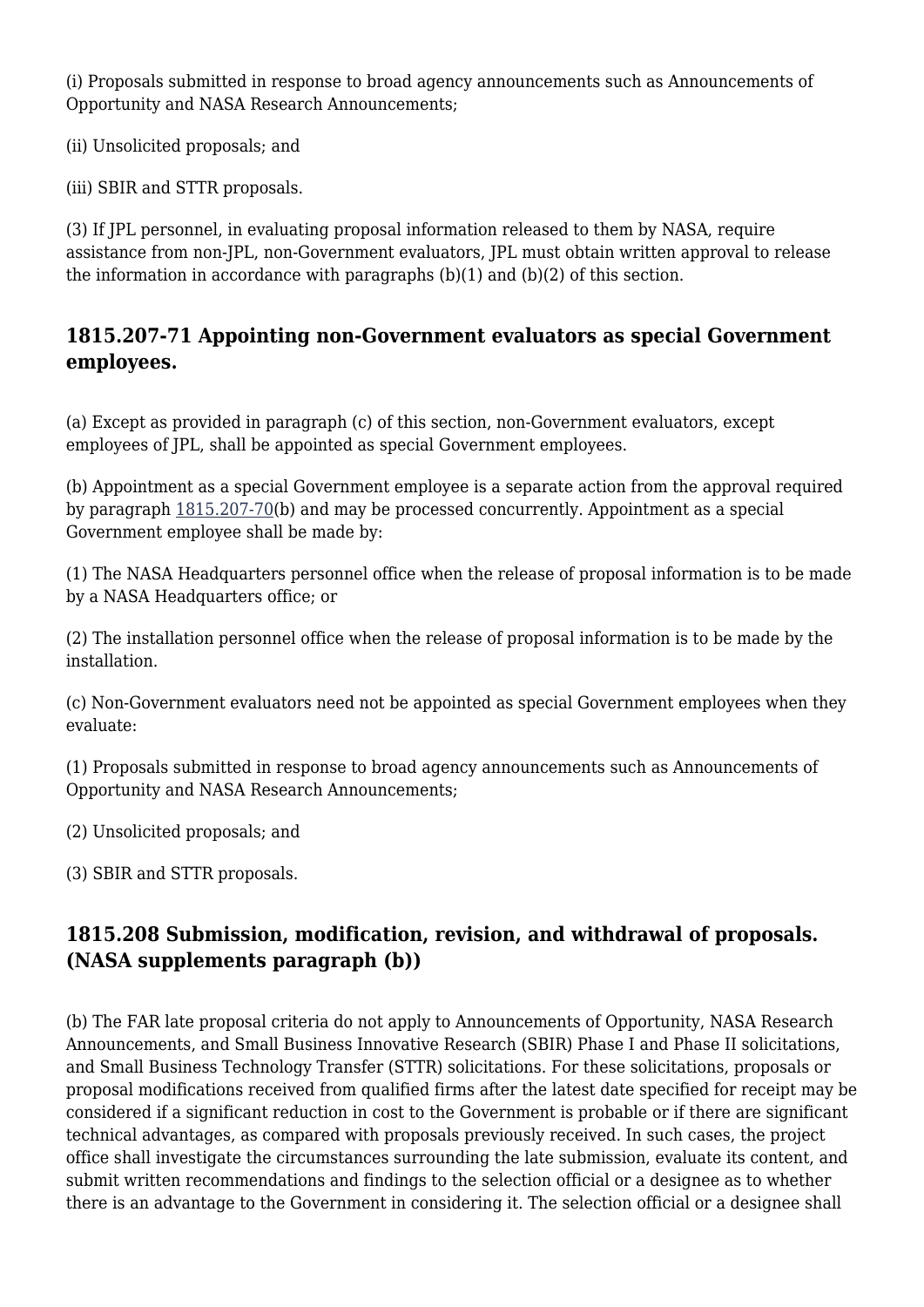determine whether to consider the late submission.

#### **1815.209 Solicitation provisions and contract clauses. (NASA supplements paragraph (a))**

(a) The contracting officer shall insert FAR 52.215-1 in all competitive negotiated solicitations.

#### **1815.209-70 NASA solicitation provisions.**

(a) The contracting officer shall insert the provision at [1852.215-77](https://login.acquisition.gov/%5Brp:link:nfs-part-1852%5D#Section_1852_215_77_T48_60423441115), Preproposal/Pre-bid Conference, in competitive requests for proposals and invitations for bids where the Government intends to conduct a prepoposal or pre-bid conference. Insert the appropriate specific information relating to the conference.

(b) When it is not in the Government's best interest to make award for less than the specified quantities solicited for certain items or groupings of items, the contracting officer shall insert the provision at [1852.214-71](https://login.acquisition.gov/%5Brp:link:nfs-part-1852%5D#Section_1852_214_71_T48_60423441113), Grouping for Aggregate Award. *See* [1814.201-670\(](https://login.acquisition.gov/%5Brp:link:nfs-part-1814%5D#Section_1814_201_670_T48_6041813112)b).

(c) When award will be made only on the full quantities solicited, the contracting officer shall insert the provision at [1852.214-72,](https://login.acquisition.gov/%5Brp:link:nfs-part-1852%5D#Section_1852_214_72_T48_60423441114) Full Quantities. *See* [1814.201-670\(](https://login.acquisition.gov/%5Brp:link:nfs-part-1814%5D#Section_1814_201_670_T48_6041813112)c).

(d) The contracting officer shall insert the provision at  $1852.215-81$ , Proposal Page Limitations, in all competitive requests for proposals.

# **Subpart 1815.3 - Source Selection**

### **1815.305-70 Identification of unacceptable proposals.**

(a) The contracting officer shall not complete the initial evaluation of any proposal when it is determined that the proposal is unacceptable because:

(1) It does not represent a reasonable initial effort to address the essential requirements of the RFP or clearly demonstrates that the offeror does not understand the requirements;

(2) In research and development acquisitions, a substantial design drawback is evident in the proposal, and sufficient correction or improvement to consider the proposal acceptable would require virtually an entirely new technical proposal; or

(3) It contains major deficiencies or omissions or out-of-line costs which discussions with the offeror could not reasonably be expected to cure.

(b) The contracting officer shall document the rationale for discontinuing the initial evaluation of a proposal in accordance with this section.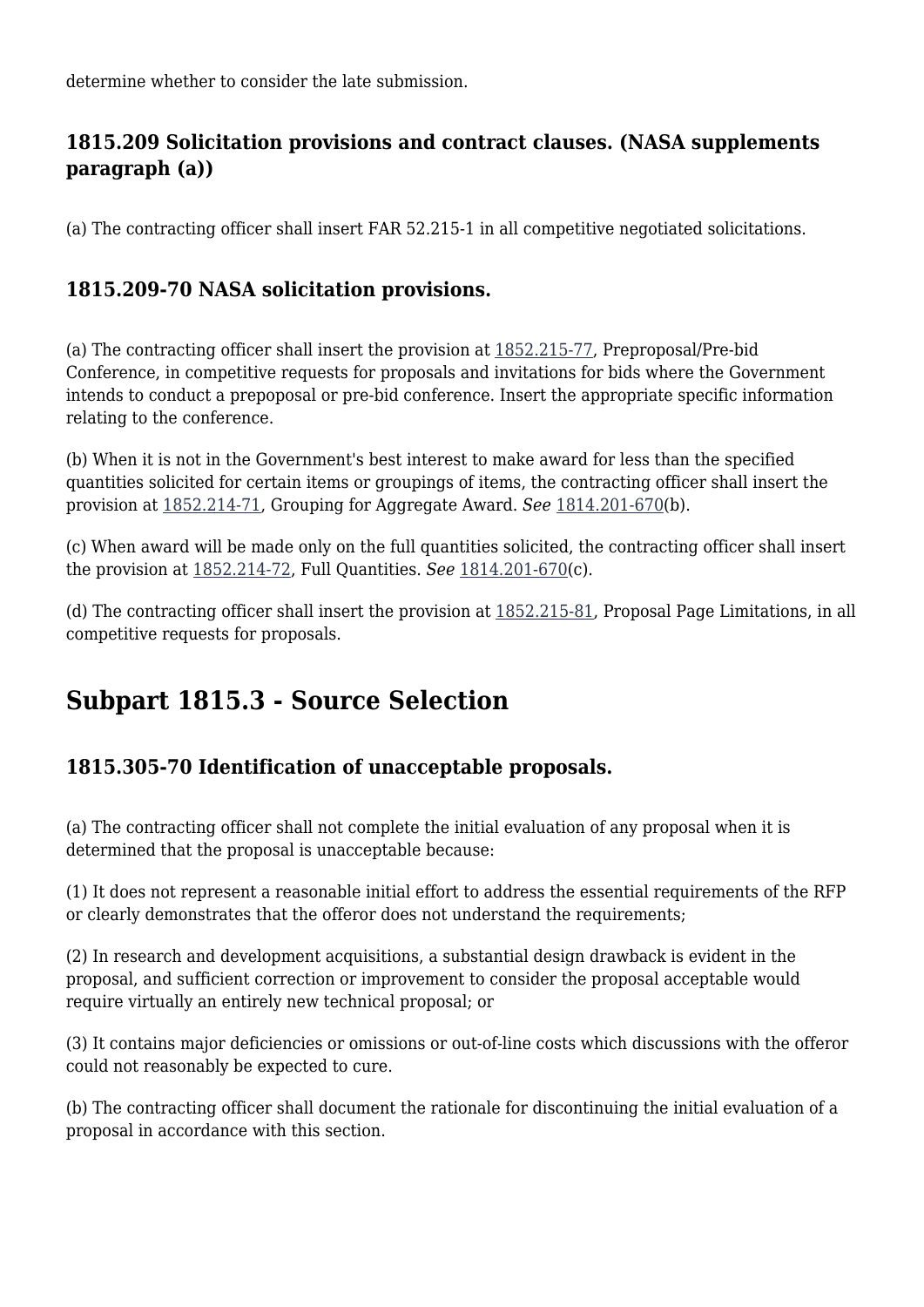#### **1815.306 Exchanges with offerors after receipt of proposals. (NASA supplements paragraphs (c), (d), and (e))**

(c)(2) A total of no more than three proposals shall be a working goal in establishing the competitive range. Field installations may establish procedures for approval of competitive range determinations commensurate with the complexity or dollar value of an acquisition.

(e)

(1) In no case shall the contacting officer relax or amend RFP requirements for any offeror without amending the RFP and permitting the other offerors an opportunity to propose against the relaxed requirements.

# **Subpart 1815.4 - Contract Pricing**

### **1815.403 Obtaining certified cost or pricing data.**

#### **1815.403-170 Waivers of certified cost or pricing data.**

(a) NASA has waived the requirement for the submission of certified cost or pricing data when contracting with the Canadian Commercial Corporation (CCC). This waiver applies to the CCC and its subcontractors. The CCC will provide assurance of the fairness and reasonableness of the proposed price. This assurance should be relied on; however, contracting officers shall ensure that the appropriate level of data other than certified cost or pricing data is submitted by subcontractors to support any required proposal analysis, including a technical analysis and a cost realism analysis. The CCC also will provide for follow-up audit activity to ensure that any excess profits are found and refunded to NASA.

(b) NASA has waived the requirement for the submission of certified cost or pricing data when contracting for Small Business Innovation Research (SBIR) program Phase II contracts. However, contracting officers shall ensure that the appropriate level of data other than certified cost or pricing data is submitted to determine price reasonableness and cost realism.

### **1815.404-471 NASA structured approach for profit or fee objective.**

#### **1815.404-472 Payment of profit or fee under letter contracts.**

NASA's policy is to pay profit or fee only on definitized contracts.

#### **1815.407 Special cost or pricing areas.**

**1815.407-2 Make-or-buy programs. (NASA supplements paragraph (e))**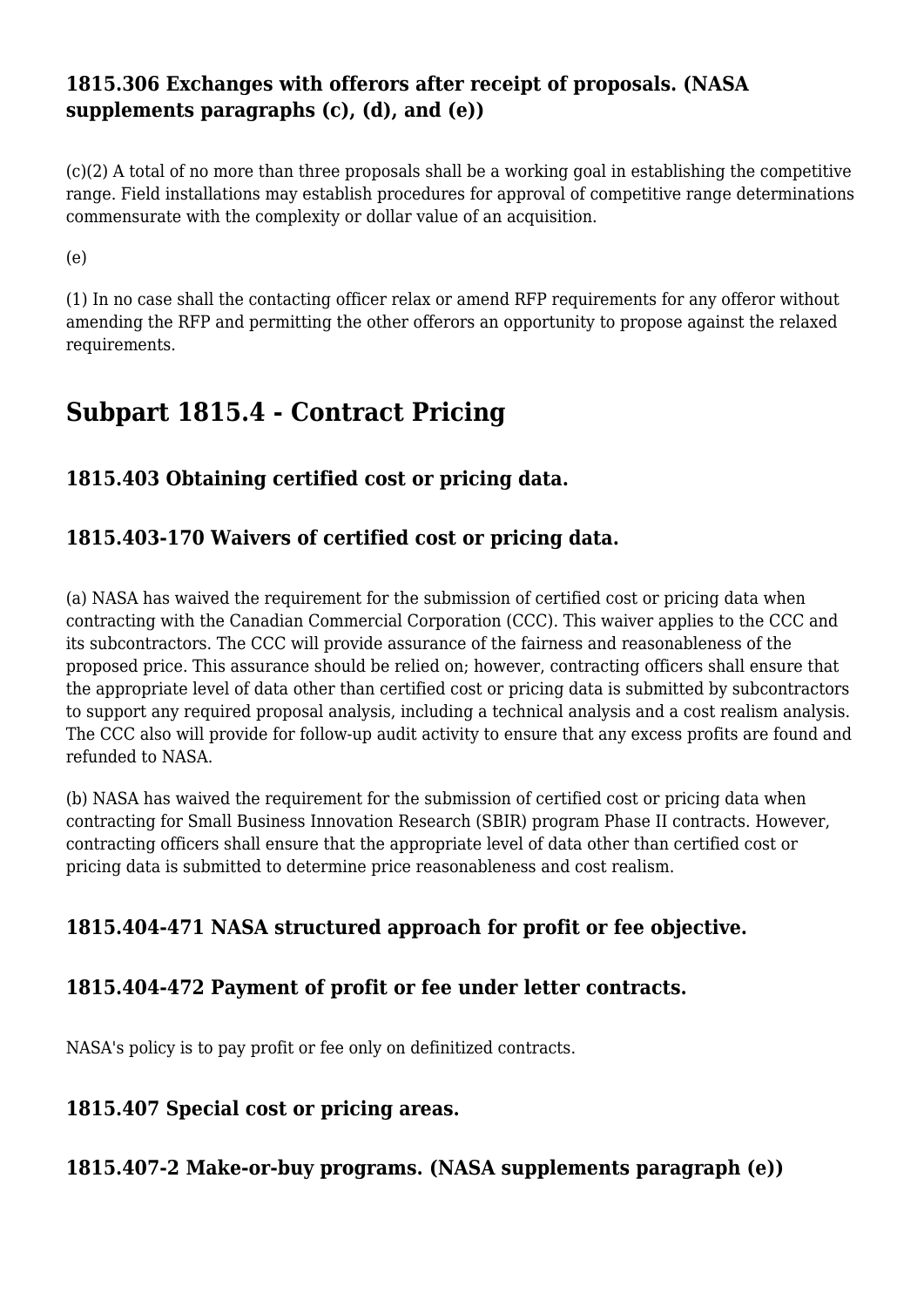(1) Make-or-buy programs should not include items or work efforts estimated to cost less than \$500,000.

### **1815.408 Solicitation provisions and contract clauses.**

### **1815.408-70 NASA solicitation provisions and contract clauses.**

(a) The contracting officer shall insert the provision at [1852.215-78](https://login.acquisition.gov/%5Brp:link:nfs-part-1852%5D#Section_1852_215_78_T48_60423441116), Make-or-Buy Program Requirements, in solicitations requiring make-or-buy programs as provided in FAR 15.407-2(c). This provision shall be used in conjunction with the clause at FAR 52.215-9, Changes or Additions to Make-or-Buy Program. The contracting officer may add additional paragraphs identifying any other information required in order to evaluate the program.

(b) The contracting officer shall insert the clause at [1852.215-79](https://login.acquisition.gov/%5Brp:link:nfs-part-1852%5D#Section_1852_215_79_T48_60423441117), Price Adjustment for "Make-or-Buy" Changes, in contracts that include FAR 52.215-9 with its Alternate I or II. Insert in the appropriate columns the items that will be subject to a reduction in the contract value.

(c) When the solicitation requires the submission of certified cost or pricing data, the contracting officer shall include [1852.215-85](https://login.acquisition.gov/%5Brp:link:nfs-part-1852%5D#Section_1852_215_85_T48_60423441120), Proposal Adequacy Checklist, in the solicitation to facilitate submission of a thorough, accurate, and complete proposal.

# **Subpart 1815.5 - Preaward, Award, and Postaward Notifications, Protests, and Mistakes**

### **1815.504 Award to successful offeror.**

The reference to notice of award in FAR 15.504 on negotiated acquisitions is a generic one. It relates only to the formal establishment of a contractual document obligating both the Government and the offeror. The notice is effected by the transmittal of a fully approved and executed definitive contract document, such as the award portion of SF 33, SF 26, SF 1449, or SF 1447, or a letter contract when a definitized contract instrument is not available but the urgency of the requirement necessitates immediate performance. In this latter instance, the procedures for approval and issuance of letter contracts shall be followed.

# **Subpart 1815.6 - Unsolicited Proposals**

### **1815.602 Policy.**

Renewal proposals, (*i.e.,* those for the extension or augmentation of current contracts) are subject to the same FAR and NFS regulations, including the requirements of the Competition in Contracting Act, as are proposals for new contracts.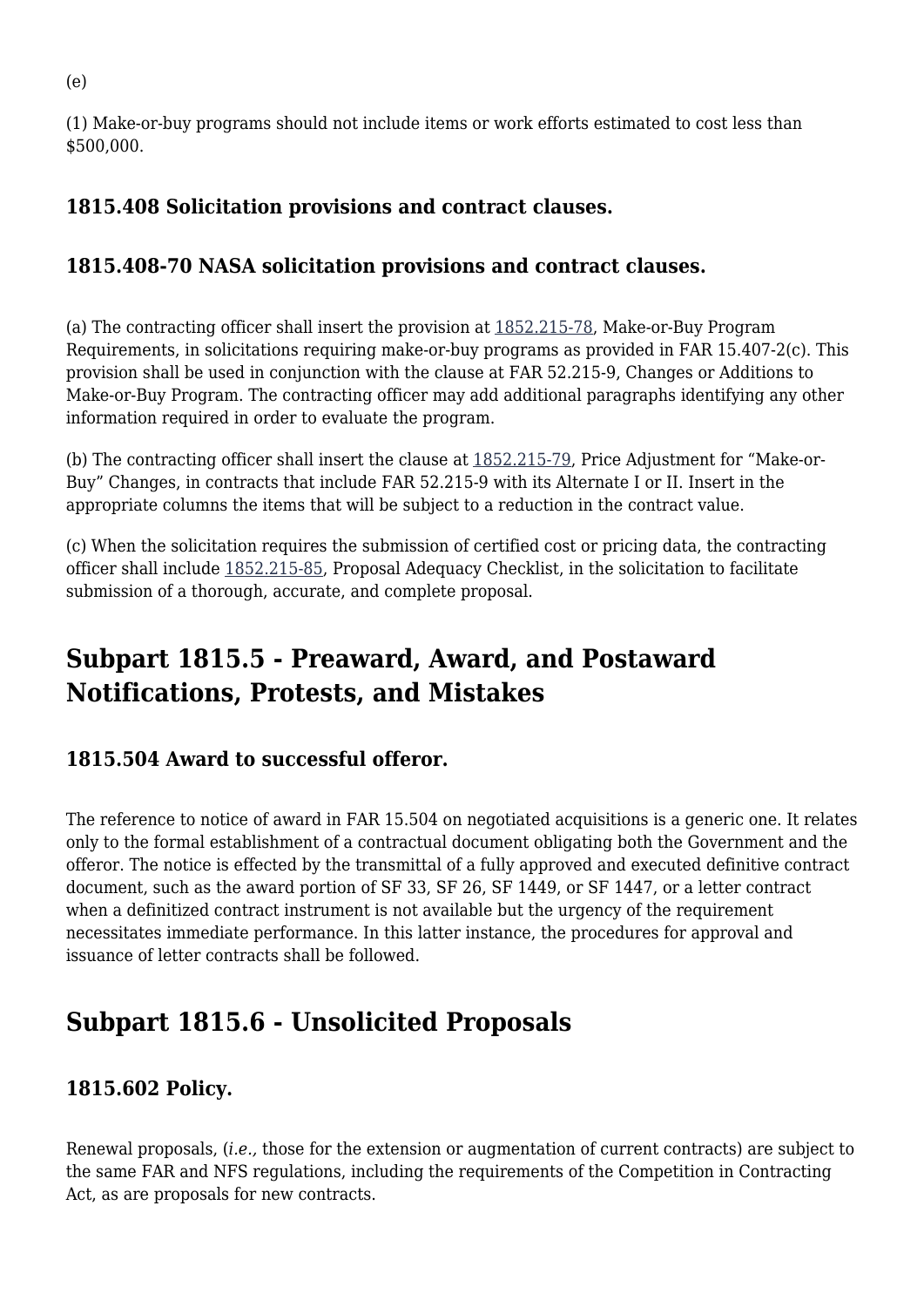### **1815.604 Agency points of contact. (NASA supplements paragraph (a))**

(a)(6) Information titled "Guidance for the Preparation and Submission of Unsolicited Proposals" is available on the Internet at *<http://ec.msfc.nasa.gov/hq/library/unSol-Prop.html>.* A deviation is required for use of any modified or summarized version of the Internet information or for alternate means of general dissemination of unsolicited proposal information.

#### **1815.606 Agency procedures. (NASA supplements paragraphs (a) and (b))**

(a) NASA will not accept for formal evaluation unsolicited proposals initially submitted to another agency or to the Jet Propulsion Laboratory (JPL) without the offeror's express consent.

#### **1815.606-70 Relationship of unsolicited proposals to NRAs.**

An unsolicited proposal for a new effort or a renewal, identified by an evaluating office as being within the scope of an open NRA, shall be evaluated as a response to that NRA (see  $1835.016-71$ ), provided that the evaluating office can either:

(a) State that the proposal is not at a competitive disadvantage, or

(b) Give the offeror an opportunity to amend the unsolicited proposal to ensure compliance with the applicable NRA proposal preparation instructions. If these conditions cannot be met, the proposal must be evaluated separately.

#### **1815.609 Limited use of data.**

#### **1815.609-70 Limited use of proposals.**

Unsolicited proposals shall be evaluated outside the Government only to the extent authorized by, and in accordance with, the procedures prescribed in, [1815.207-70](https://login.acquisition.gov/%5Brp:link:nfs-part-1815%5D#Section_1815_207_70_T48_6041814113).

#### **1815.670 Foreign proposals.**

Unsolicited proposals from foreign sources are subject to NPD 1360.2, Initiation and Development of International Cooperation in Space and Aeronautics Programs.

### **Subpart 1815.70 - Ombudsman**

#### **1815.7001 NASA Ombudsman Program.**

NASA's implementation of an ombudsman program is in NPR 5101.33, Procurement Advocacy Programs.